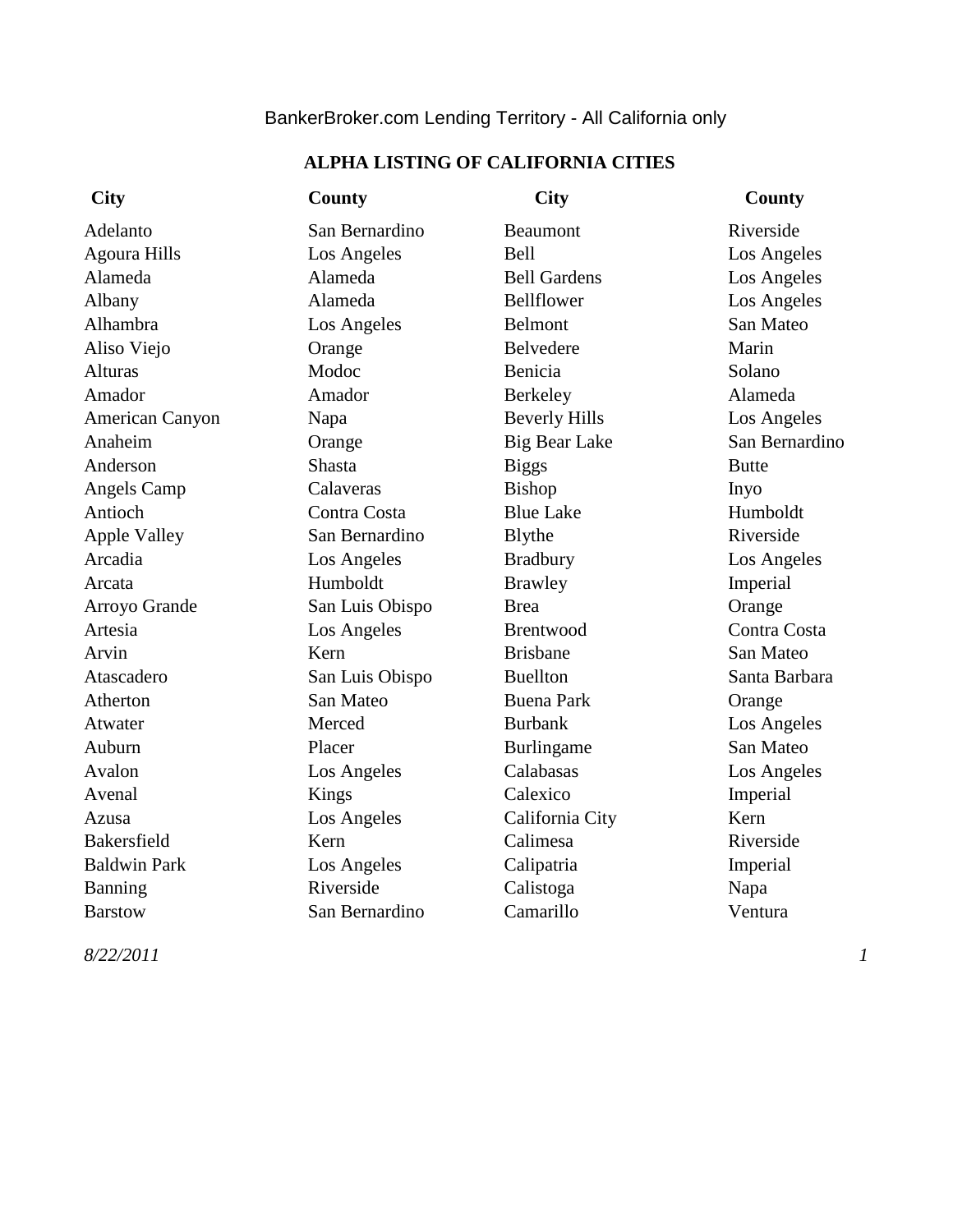Campbell Santa Clara Coronado San Diego Canyon Lake Riverside Corte Madera Marin Capitola Santa Cruz Costa Mesa Orange Carlsbad San Diego Cotati Sonoma Carmel-by-the-Sea Monterey Covina Los Angeles Carpinteria Santa Barbara Crescent City Del Norte Carson Los Angeles Cudahy Los Angeles Cathedral City **Riverside** Culver City **Culver City** Los Angeles Ceres Stanislaus Cupertino Santa Clara Cerritos Los Angeles Cypress Orange Chico Butte Daly City San Mateo Chino San Bernardino Dana Point Orange Chino Hills San Bernardino Danville Contra Costa Chowchilla Madera Davis Yolo Chula Vista San Diego Del Mar San Diego Citrus Heights Sacramento Del Rey Oaks Monterey Claremont Los Angeles Delano Kern Clayton Contra Costa Desert Hot Springs Riverside Clearlake Lake Diamond Bar Los Angeles Cloverdale Sonoma Dinuba Tulare Clovis Fresno Dixon Solano Coachella Riverside Dorris Siskiyou Coalinga Fresno Dos Palos Merced Colfax Placer Downey Los Angeles Colma San Mateo Duarte Los Angeles Colton San Bernardino Dublin Alameda Colusa Colusa Dunsmuir Siskiyou Commerce Los Angeles East Palo Alto San Mateo Compton Los Angeles Eastvale Riverside Concord Contra Costa El Cajon San Diego Corcoran Kings El Centro Imperial Corning Tehama El Cerrito Contra Costa Corona Riverside El Monte Los Angeles

## **City County City County**

*8/22/2011*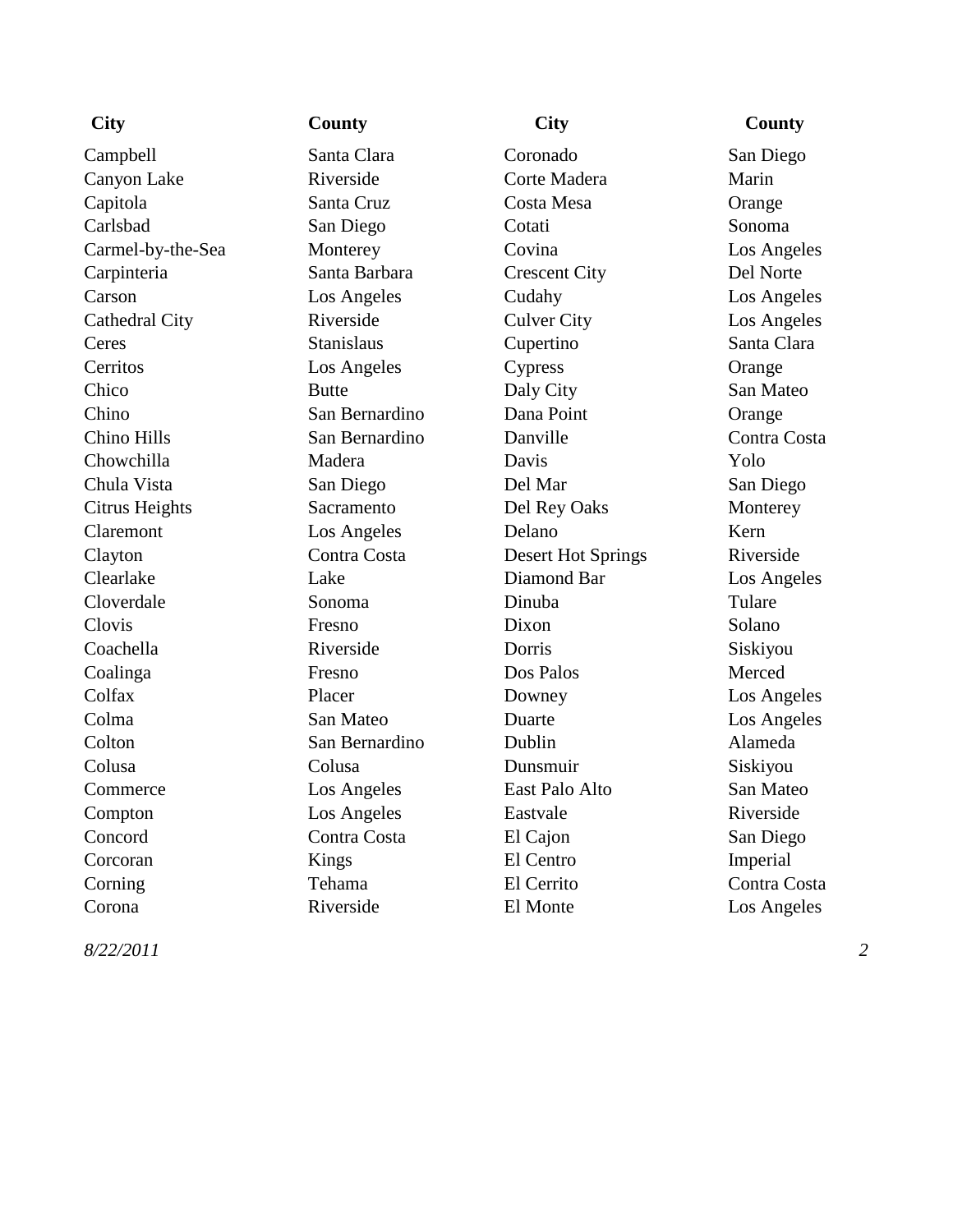*8/22/2011*

El Segundo Los Angeles Gonzales Monterey Elk Grove Sacramento Grand Terrace San Bernardino Emeryville Alameda Grass Valley Nevada Encinitas San Diego Greenfield Monterey Escalon San Joaquin Gridley Butte Escondido San Diego Grover Beach San Luis Obispo Etna Siskiyou Guadalupe Santa Barbara Eureka Humboldt Gustine Merced Exeter Tulare Tulare Half Moon Bay San Mateo Fairfax Marin Marin Hanford Kings Fairfield Solano Hawaiian Gardens Los Angeles Farmersville Tulare Hawthorne Los Angeles Ferndale Humboldt Hayward Alameda Fillmore Ventura Healdsburg Sonoma Firebaugh Fresno Hemet Riverside Folsom Sacramento Hercules Contra Costa Fontana San Bernardino Hermosa Beach Los Angeles Fort Bragg Mendocino Hesperia San Bernardino Fort Jones Siskiyou Hidden Hills Los Angeles Fortuna Humboldt Highland San Bernardino Foster City San Mateo Hillsborough San Mateo Fountain Valley Crange Thollister San Benito Fowler Fresno Fresno Holtville Imperial Fremont Alameda Hughson Stanislaus Fresno Fresno Huntington Beach Orange Fullerton Orange Huntington Park Los Angeles Galt Sacramento Huron Fresno Garden Grove Crange Crange Imperial Imperial Gardena Los Angeles Imperial Beach San Diego Gilroy Santa Clara Indian Wells Riverside Glendale Los Angeles Indio Riverside Glendora Los Angeles Industry Los Angeles Goleta Santa Barbara Inglewood Los Angeles

## **City County City County**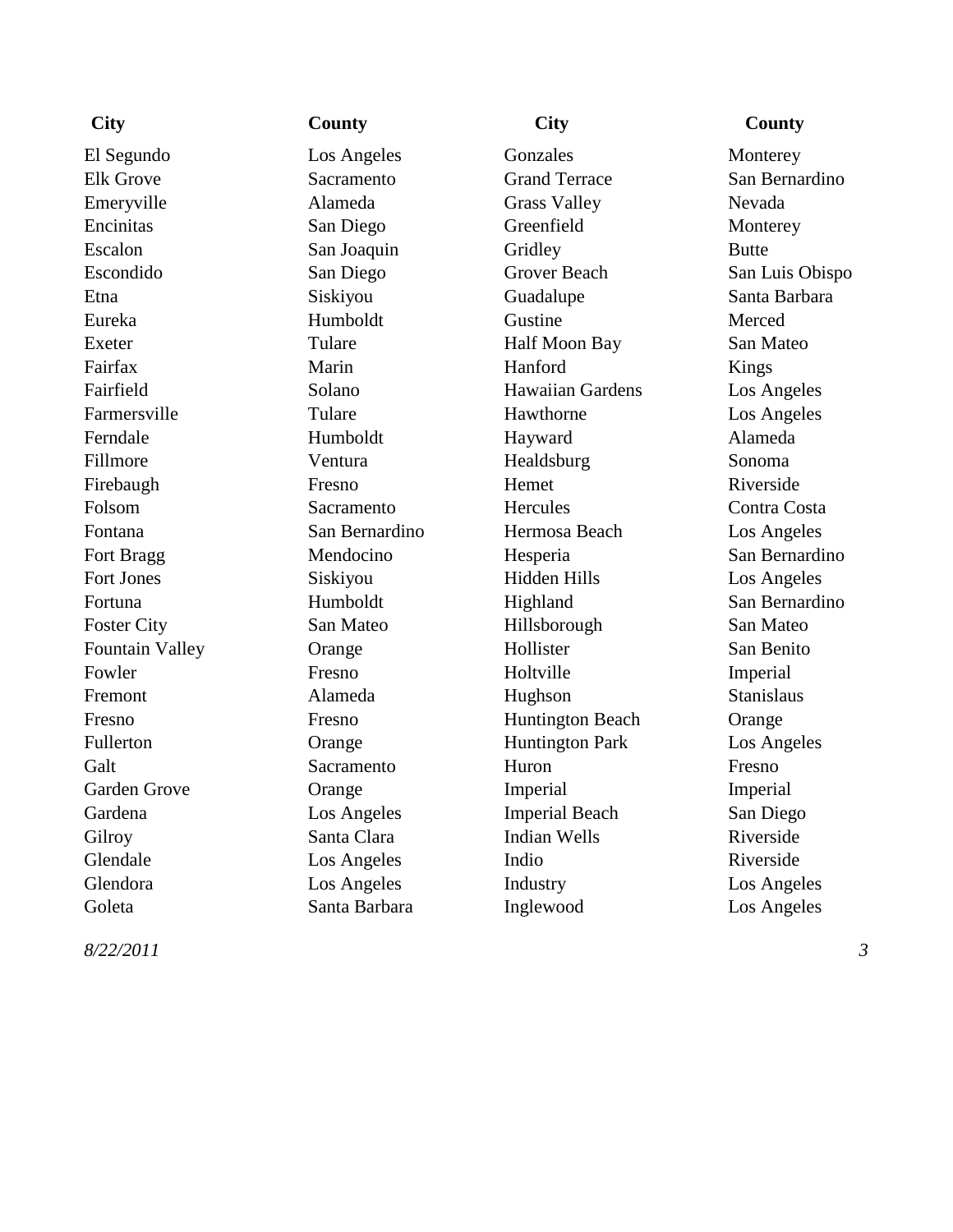# Ione **Amador** Amador **Lincoln** Placer Irvine Crange Crange Lindsay Tulare Irwindale Los Angeles Live Oak Sutter Isleton Sacramento Livermore Alameda Jackson Amador Livingston Merced Jurupa Valley Riverside Lodi San Joaquin Kerman Fresno Loma Linda San Bernardino King City Monterey Lomita Los Angeles Kingsburg Fresno Lompoc Santa Barbara La Canada Flintridge Los Angeles Long Beach Los Angeles La Habra Orange Loomis Placer La Habra Heights Los Angeles Los Alamitos Orange La Mesa San Diego Los Altos Santa Clara La Mirada Los Angeles Los Altos Hills Santa Clara La Palma Orange Los Angeles Los Angeles La Puente Los Angeles Los Banos Merced La Quinta Riverside Los Gatos Santa Clara La Verne Los Angeles Loyalton Sierra Lafayette Contra Costa Lynwood Los Angeles Laguna Beach Crange Madera Madera Madera Madera Laguna Hills Orange Malibu Los Angeles Laguna Niguel Crange Mammoth Lakes Mono Laguna Woods Orange Manhattan Beach Los Angeles Lake Elsinore Riverside Manteca San Joaquin Lake Forest Crange Maricopa Kern Lakeport Lake Lake Marina Monterey Lakewood Los Angeles Martinez Contra Costa Lancaster Los Angeles Marysville Yuba Larkspur Marin Maywood Los Angeles Lathrop San Joaquin McFarland Kern Lawndale Los Angeles Mendota Fresno Lemon Grove San Diego Menifee Riverside Lemoore Kings Menlo Park San Mateo

# **City County City County**

*8/22/2011*

*4*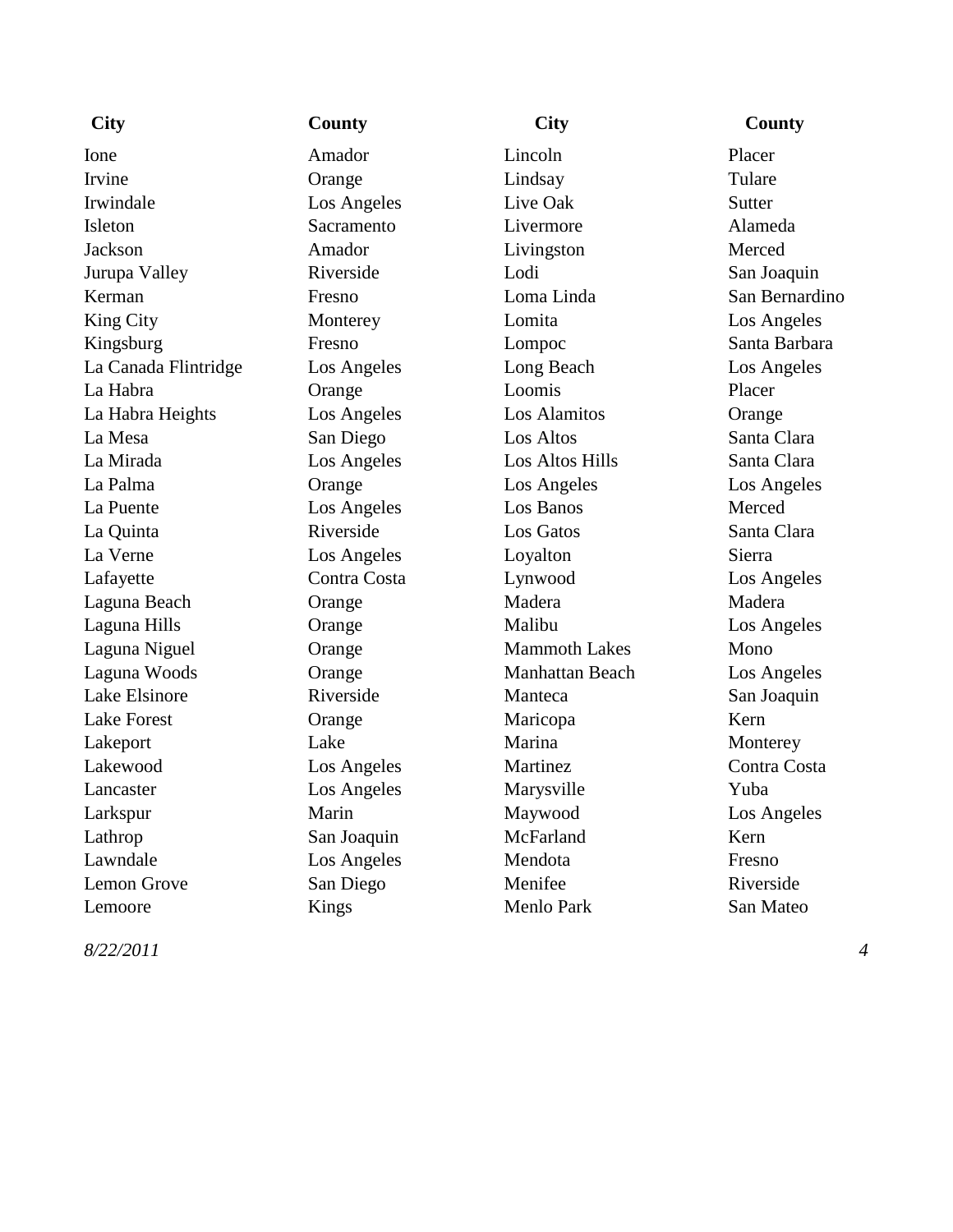*8/22/2011*

## **City County City County**

Merced Merced Dakley Contra Costa Mill Valley Marin Marin Oceanside San Diego Millbrae San Mateo Ojai Ventura Milpitas Santa Clara Ontario San Bernardino Mission Viejo Orange Orange Orange Modesto Stanislaus Orange Cove Fresno Monrovia Cos Angeles Corinda Costa Contra Costa Montague Siskiyou Crland Glenn Montclair San Bernardino Oroville Butte Monte Sereno Santa Clara Oxnard Ventura Montebello Los Angeles Pacific Grove Monterey Monterey Monterey Pacifica San Mateo Monterey Park Los Angeles Palm Desert Riverside Moorpark Ventura Palm Springs Riverside Moraga Contra Costa Palmdale Los Angeles Moreno Valley **Riverside** Palo Alto Santa Clara Morgan Hill Santa Clara Palos Verdes Estates Los Angeles Morro Bay San Luis Obispo Paradise Butte Mountain View Santa Clara Paramount Los Angeles Mt. Shasta Siskiyou Parlier Fresno Murrieta Riverside Pasadena Los Angeles Napa Napa Paso Robles San Luis Obispo National City San Diego Patterson Stanislaus Needles San Bernardino Perris Riverside Nevada City Nevada Petaluma Sonoma Newark Alameda Pico Rivera Los Angeles Newman Stanislaus Piedmont Alameda Newport Beach Contra Costa Contra Costa Contra Costa Contra Costa Contra Costa Contra Costa Contra Costa Contra Costa Contra Costa Contra Costa Contra Costa Contra Costa Contra Costa Contra Costa Contra Costa Contra Costa Norco Riverside Pismo Beach San Luis Obispo Norwalk Los Angeles Pittsburg Contra Costa Novato Marin Placentia Orange Oakdale Stanislaus Placerville El Dorado Oakland Alameda Pleasant Hill Contra Costa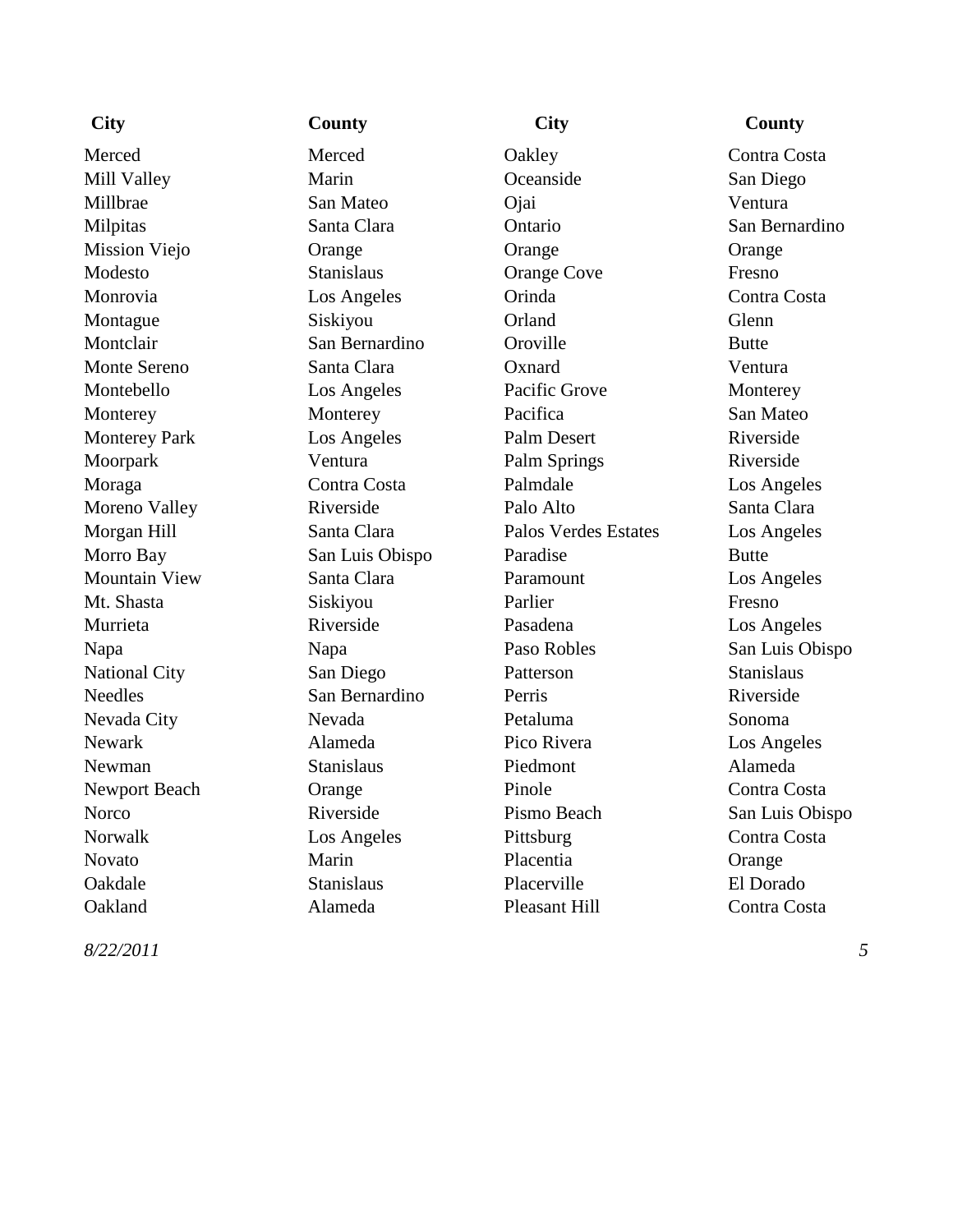Pleasanton Alameda Roseville Placer Plymouth Amador Amador Ross Marin Point Arena **Mendocino** Sacramento Sacramento Sacramento Pomona Los Angeles Salinas Monterey Port Hueneme Ventura San Anselmo Marin Porterville Tulare San Bernardino San Bernardino Portola Plumas San Bruno San Mateo Portola Valley San Mateo San Carlos San Mateo Poway San Diego San Clemente Orange Rancho Cordova Sacramento San Diego San Diego San Diego Rancho Cucamonga San Bernardino San Dimas Los Angeles Rancho Mirage Riverside San Fernando Los Angeles Rancho Palos Verdes Los Angeles San Francisco San Francisco Rancho Santa Margarita Orange San Gabriel Los Angeles Red Bluff Tehama San Jacinto Riverside Redding Shasta San Joaquin Fresno Redlands San Bernardino San Jose Santa Clara Redondo Beach Los Angeles San Juan Bautista San Benito Redwood City San Mateo San Juan Capistrano Orange Reedley Fresno San Leandro Alameda Rialto San Bernardino San Luis Obispo San Luis Obispo Richmond Contra Costa San Marcos San Diego Ridgecrest Kern Kern San Marino Los Angeles Rio Dell **Humboldt** San Mateo San Mateo Rio Vista Solano San Pablo Contra Costa Ripon San Joaquin San Rafael Marin Riverbank Stanislaus San Ramon Contra Costa Riverside Riverside Sand City Monterey Rocklin Placer Sanger Fresno Rohnert Park Sonoma Santa Ana Orange Rolling Hills **Los Angeles** Santa Barbara Santa Barbara Rolling Hills Estates Los Angeles Santa Clara Santa Clara Rosemead Los Angeles Santa Clarita Los Angeles

## **City County City County**

## *8/22/2011 6*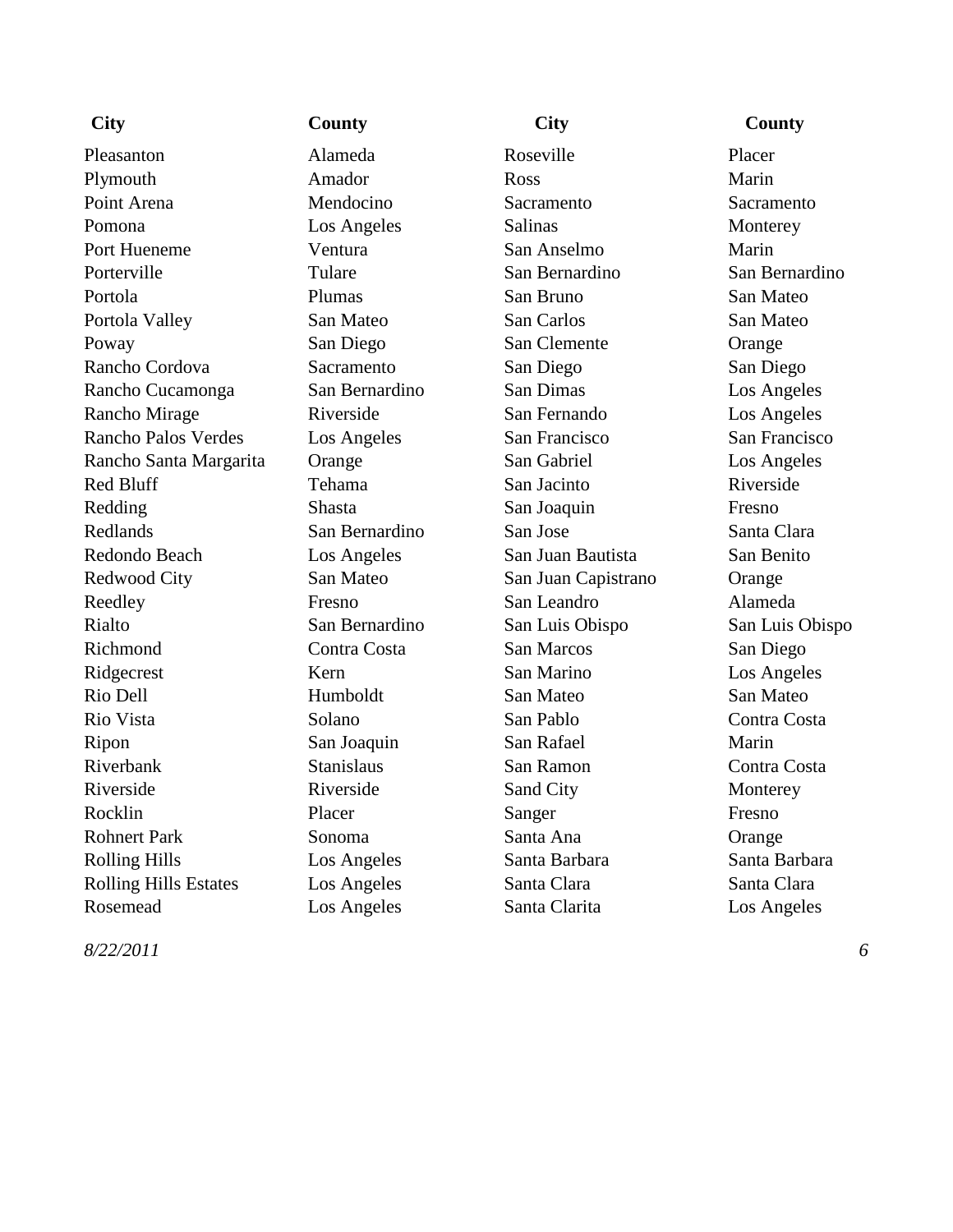Santa Cruz Santa Cruz Sunnyvale Santa Clara Santa Fe Springs Los Angeles Susanville Lassen Santa Maria Santa Barbara Sutter Creek Amador Santa Monica Los Angeles Taft Kern Santa Paula **Ventura** Ventura Tehachapi Kern Santa Rosa Sonoma Tehama Tehama Santee San Diego Temecula Riverside Saratoga Santa Clara Temple City Los Angeles Sausalito Marin Thousand Oaks Ventura Scotts Valley Santa Cruz Tiburon Marin Seal Beach Orange Torrance Los Angeles Seaside Monterey Tracy San Joaquin Sebastopol Sonoma Trinidad Humboldt Selma Fresno Fresno Truckee Nevada Shafter Kern Kern Tulare Tulare Tulare Tulare Shasta Lake Shasta Tulelake Siskiyou Sierra Madre Los Angeles Turlock Stanislaus Signal Hill Cos Angeles Tustin Crange Simi Valley Ventura Twentynine Palms San Bernardino Solana Beach San Diego Ukiah Mendocino Soledad Monterey Union City Alameda Solvang Santa Barbara Upland San Bernardino Sonoma Sonoma Vacaville Solano Sonora Tuolumne Vallejo Solano South El Monte Los Angeles Ventura Ventura Ventura South Gate Los Angeles Vernon Los Angeles South Lake Tahoe El Dorado Victorville San Bernardino South Pasadena Los Angeles Villa Park Orange South San Francisco San Mateo Visalia Tulare St. Helena Napa Vista San Diego Stanton Crange Walnut Los Angeles Stockton San Joaquin Walnut Creek Contra Costa Suisun City Solano Wasco Kern

*8/22/2011*

**City County City County**